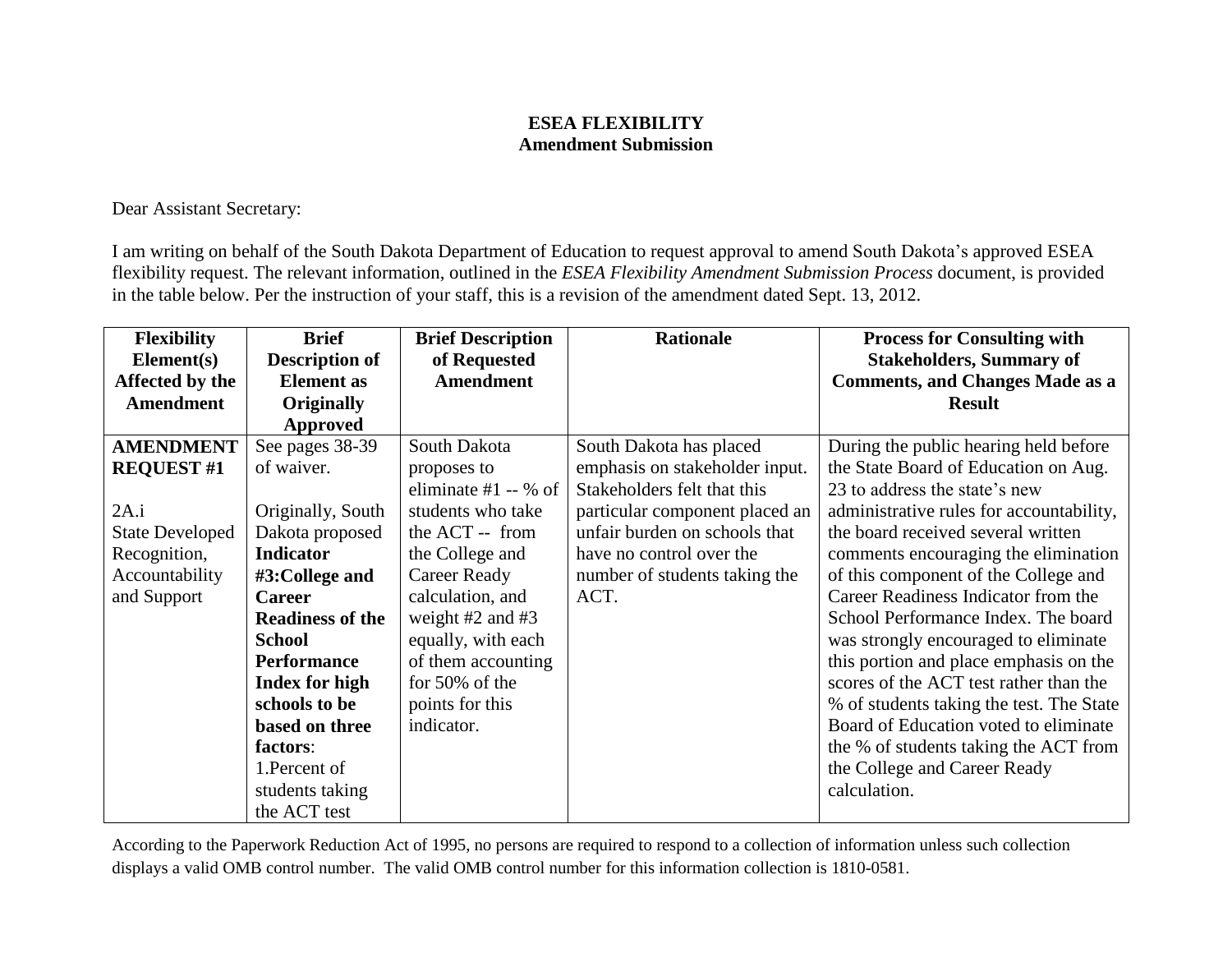| <b>Flexibility</b>     | <b>Brief</b>            | <b>Brief Description</b> | <b>Rationale</b>                  | <b>Process for Consulting with</b>       |
|------------------------|-------------------------|--------------------------|-----------------------------------|------------------------------------------|
| Element(s)             | <b>Description of</b>   | of Requested             |                                   | <b>Stakeholders, Summary of</b>          |
| Affected by the        | <b>Element</b> as       | <b>Amendment</b>         |                                   | <b>Comments, and Changes Made as a</b>   |
| <b>Amendment</b>       | <b>Originally</b>       |                          |                                   | <b>Result</b>                            |
|                        | <b>Approved</b>         |                          |                                   |                                          |
|                        | 2. Percent of           |                          |                                   |                                          |
|                        | <b>ACT</b> student      |                          |                                   |                                          |
|                        | scores whose            |                          |                                   |                                          |
|                        | math sub-score is       |                          |                                   |                                          |
|                        | 20 or higher            |                          |                                   |                                          |
|                        | 3. Percent of           |                          |                                   |                                          |
|                        | <b>ACT</b> student      |                          |                                   |                                          |
|                        | scores whose            |                          |                                   |                                          |
|                        | English sub-score       |                          |                                   |                                          |
|                        | is 18 or higher         |                          |                                   |                                          |
|                        |                         |                          |                                   |                                          |
| <b>AMENDMENT</b>       | See pages 38-39         | South Dakota             | South Dakota has placed           | During the public hearing held before    |
| <b>REQUEST #2</b>      | of waiver.              | proposes to add a        | emphasis on stakeholder input.    | the State Board of Education on Aug.     |
|                        |                         | specific career-         | Stakeholders felt that a specific | 23 to address the state's new            |
| 2A(i)                  | <b>Originally South</b> | ready measure to         | career ready element was an       | administrative rules for accountability, |
| <b>State Developed</b> | Dakota proposed         | the calculation of       | essential component in this       | discussion occurred encouraging the      |
| Recognition,           | <b>Indicator</b>        | the College and          | indicator. As the ACT does not    | addition of a specific career readiness  |
| Accountability         | #3:College and          | <b>Career Readiness</b>  | measure career readiness,         | component to the calculations of         |
| and Support            | <b>Career</b>           | indicator of the         | stakeholders strongly             | Indicator #3: College and Career         |
|                        | <b>Readiness of the</b> | School                   | encouraged the department to      | Readiness. The State Board of            |
|                        | <b>School</b>           | Performance Index        | pursue additional options for     | Education voted to add a specific        |
|                        | <b>Performance</b>      | by the 2014-2015         | this indicator.                   | career ready calculation by the 2014-    |
|                        | <b>Index for high</b>   | school year.             |                                   | 15 school year.                          |
|                        | schools to be           |                          |                                   |                                          |
|                        | based on three          |                          |                                   |                                          |
|                        | factors:                |                          |                                   |                                          |
|                        | 1. Percent of           |                          |                                   |                                          |
|                        | students taking         |                          |                                   |                                          |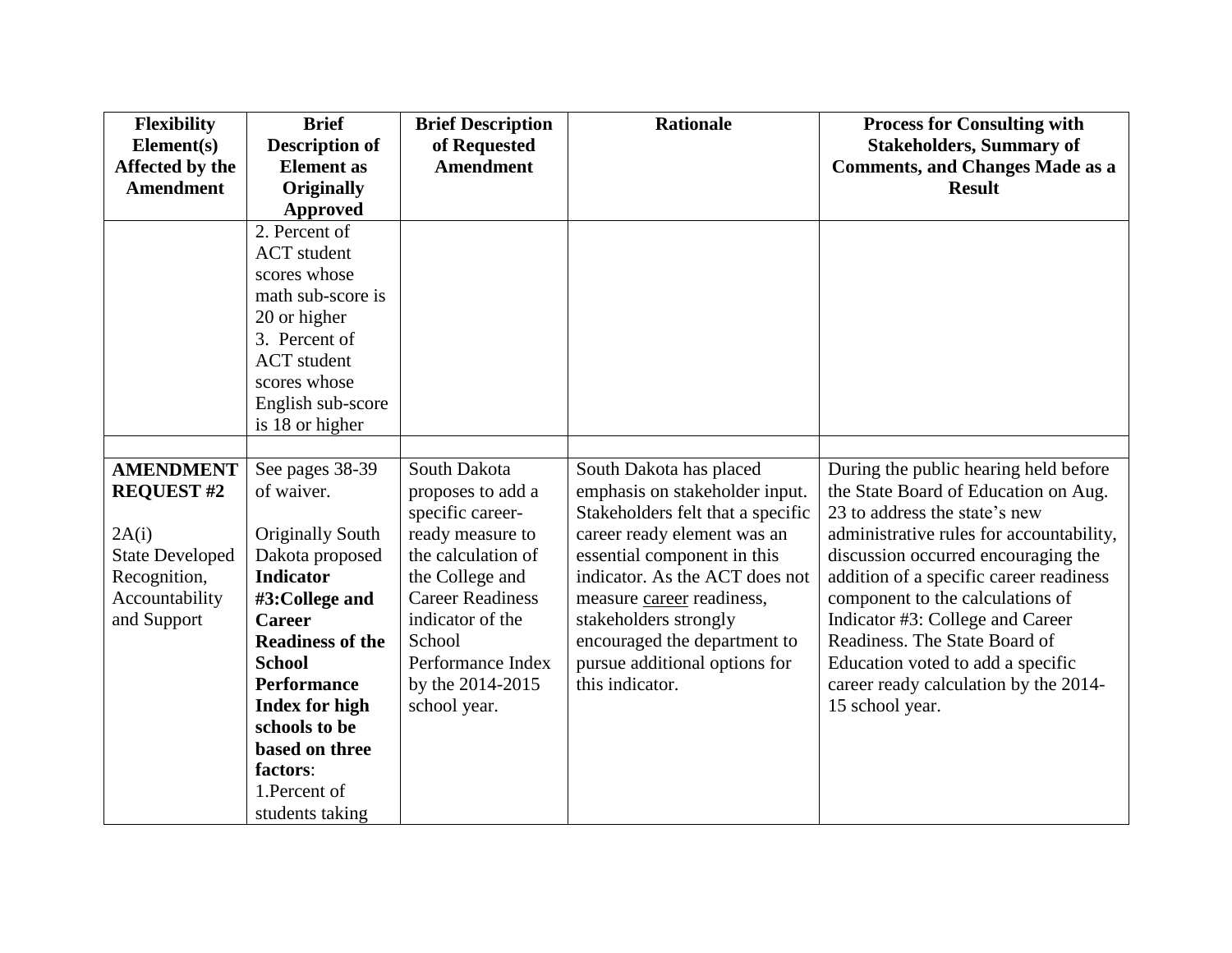| <b>Flexibility</b>     | <b>Brief</b>          | <b>Brief Description</b> | <b>Rationale</b>                 | <b>Process for Consulting with</b>      |
|------------------------|-----------------------|--------------------------|----------------------------------|-----------------------------------------|
| Element(s)             | <b>Description of</b> | of Requested             |                                  | <b>Stakeholders, Summary of</b>         |
| Affected by the        | <b>Element</b> as     | <b>Amendment</b>         |                                  | <b>Comments, and Changes Made as a</b>  |
| <b>Amendment</b>       | <b>Originally</b>     |                          |                                  | <b>Result</b>                           |
|                        | <b>Approved</b>       |                          |                                  |                                         |
|                        | the ACT test          |                          |                                  |                                         |
|                        | 2. Percent of         |                          |                                  |                                         |
|                        | <b>ACT</b> student    |                          |                                  |                                         |
|                        | scores whose          |                          |                                  |                                         |
|                        | math sub-score is     |                          |                                  |                                         |
|                        | 20 or higher          |                          |                                  |                                         |
|                        | 3. Percent of         |                          |                                  |                                         |
|                        | <b>ACT</b> student    |                          |                                  |                                         |
|                        | scores whose          |                          |                                  |                                         |
|                        | English sub-score     |                          |                                  |                                         |
|                        | is 18 or higher       |                          |                                  |                                         |
|                        |                       |                          |                                  |                                         |
| <b>AMENDMENT</b>       | See page 34 of        | South Dakota             | After further consideration, we  | During the public hearing held before   |
| <b>REQUEST#3</b>       | the waiver.           | proposes to              | believe that the additional five | the State Board of Education on Aug.    |
|                        |                       | eliminate the ability    | points could unduly skew the     | 23 to address the accountability rules, |
| 2A.i                   | Originally, as an     | for schools to earn      | rank ordering of schools based   | the board received a written comment    |
| <b>State Developed</b> | incentive to          | additional SPI           | on their SPI scores.             | about this issue. The State Board of    |
| Recognition,           | encourage             | points.                  |                                  | Education voted to remove the           |
| Accountability         | continuous            |                          |                                  | additional SPI points.                  |
| and Support            | improvement,          |                          |                                  |                                         |
|                        | schools whose         |                          |                                  |                                         |
|                        | Gap and Non-          |                          |                                  |                                         |
|                        | Gap Groups met        |                          |                                  |                                         |
|                        | their AMO             |                          |                                  |                                         |
|                        | targets in reading    |                          |                                  |                                         |
|                        | and math would        |                          |                                  |                                         |
|                        | earn 5 additional     |                          |                                  |                                         |
|                        | School                |                          |                                  |                                         |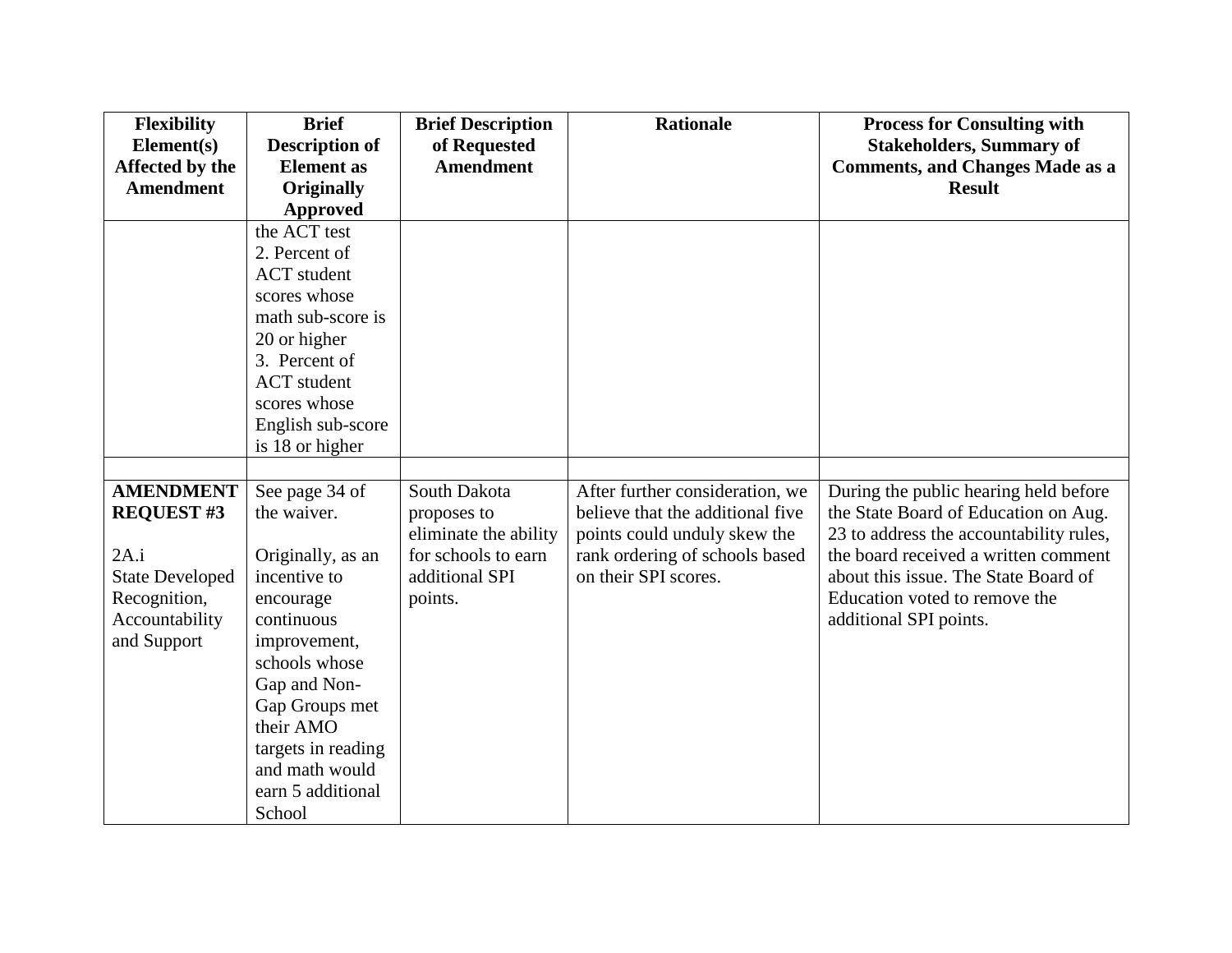| <b>Flexibility</b>            | <b>Brief</b>                               | <b>Brief Description</b>         | <b>Rationale</b>                                      | <b>Process for Consulting with</b>                                        |
|-------------------------------|--------------------------------------------|----------------------------------|-------------------------------------------------------|---------------------------------------------------------------------------|
| Element(s)<br>Affected by the | <b>Description of</b><br><b>Element</b> as | of Requested<br><b>Amendment</b> |                                                       | <b>Stakeholders, Summary of</b><br><b>Comments, and Changes Made as a</b> |
| <b>Amendment</b>              | <b>Originally</b>                          |                                  |                                                       | <b>Result</b>                                                             |
|                               | Approved                                   |                                  |                                                       |                                                                           |
|                               | Performance                                |                                  |                                                       |                                                                           |
|                               | Index points.                              |                                  |                                                       |                                                                           |
|                               |                                            |                                  |                                                       |                                                                           |
|                               |                                            |                                  |                                                       |                                                                           |
|                               |                                            |                                  |                                                       |                                                                           |
|                               |                                            |                                  |                                                       |                                                                           |
|                               |                                            |                                  |                                                       |                                                                           |
|                               |                                            |                                  |                                                       |                                                                           |
|                               |                                            |                                  |                                                       |                                                                           |
|                               |                                            |                                  |                                                       |                                                                           |
|                               |                                            |                                  |                                                       |                                                                           |
| <b>AMENDMENT</b>              | See pages 37-38                            | For the initial                  | SD DOE had already                                    |                                                                           |
| <b>REQUEST #4</b>             | of the waiver.                             | identification of                | calculated and finalized the                          |                                                                           |
|                               |                                            | schools in the fall              | four-year cohort graduation                           |                                                                           |
| 2A.i                          | In its waiver,                             | of 2012, South                   | rate for the 2011-12 school                           |                                                                           |
| <b>State Developed</b>        | South Dakota                               | Dakota proposes to               | year under the old system of                          |                                                                           |
| Recognition,                  | proposed that                              | use just the four-               | accountability. Districts had                         |                                                                           |
| Accountability                | <b>Indicator</b>                           | year cohort                      | verified this data on behalf of                       |                                                                           |
| and Support                   | #2:High School                             | graduation rate for              | their schools; therefore, SD                          |                                                                           |
|                               | <b>Completion Rate</b>                     | the High School                  | DOE was confident that this                           |                                                                           |
|                               | be calculated                              | <b>Completion Rate</b>           | data was clean and accurate.                          |                                                                           |
|                               | using two                                  | calculation.                     | SD DOE would have had to                              |                                                                           |
|                               | measures: $1)$                             |                                  | engage districts in a similar                         |                                                                           |
|                               | <b>High School</b><br>Graduation Rate,     |                                  | process related to the<br>Completer Rate, which would |                                                                           |
|                               | which is the four-                         |                                  | have slowed the process of                            |                                                                           |
|                               | year cohort                                |                                  | identifying schools this fall                         |                                                                           |
|                               |                                            |                                  |                                                       |                                                                           |
|                               | graduation rate                            |                                  | considerably.                                         |                                                                           |